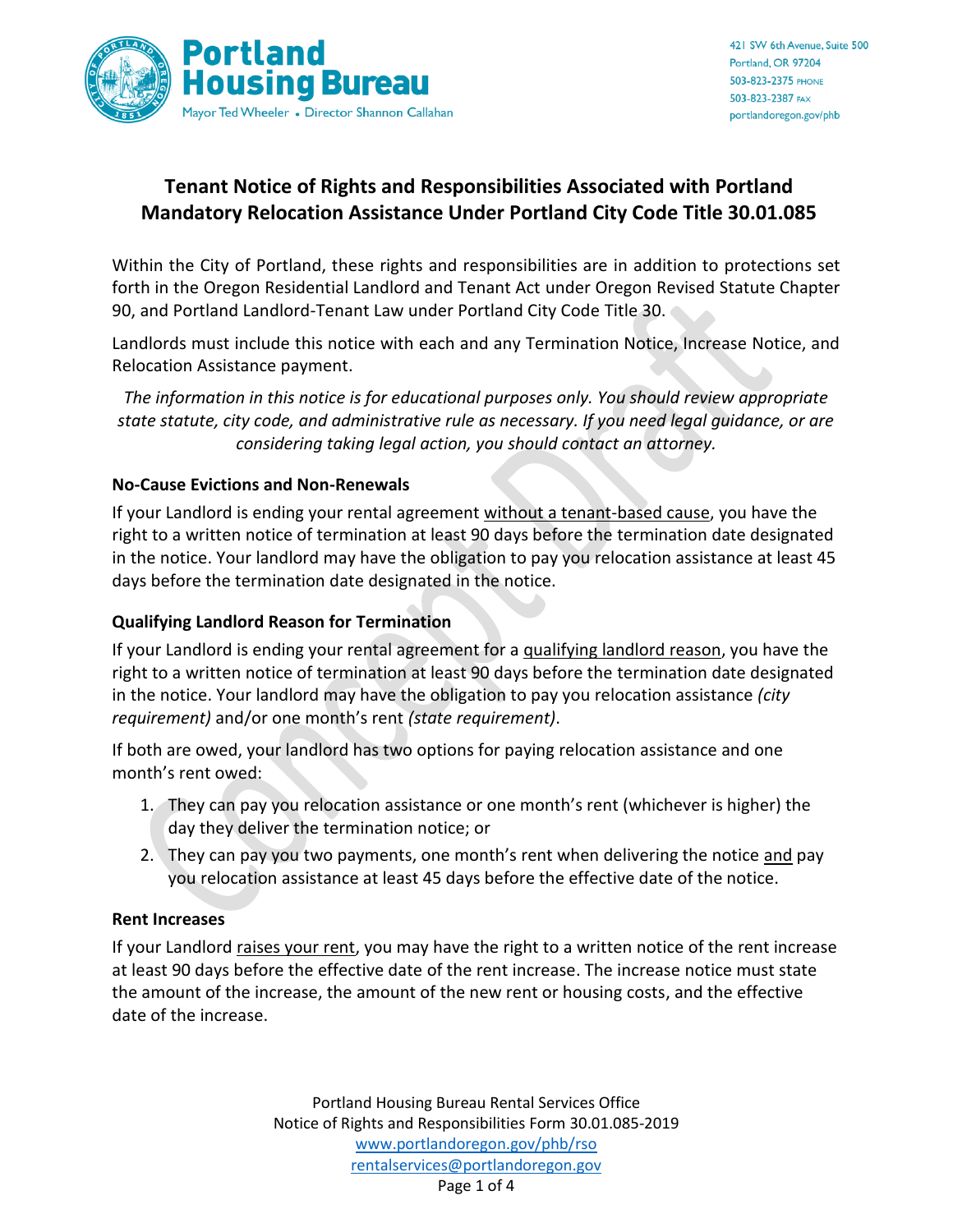If your Landlord raises your rent by amounts totaling 10% or more during any 12-month period, you may have the right to request relocation assistance. You must write to your Landlord within 45 days of receiving a rent increase to request relocation assistance. Your landlord then has the obligation to pay you the relocation assistance amount within 31 days of receiving your notice. You then have the obligation to within 6 months either pay back the relocation assistance and stay, or provide your Landlord notice you're terminating your tenancy, and move out. Either way, you must pay the increased rent while you continue to rent the unit.

## **Relocation Assistance Amount**

Unless your landlord is exempt, you may have the right to the relocation amount as listed below. Amounts are dependent on the number of bedrooms being rented on a rental agreement. You have the right to one relocation assistance amount per rental agreement, not per tenant.

Studio, SRO, or rented bedroom in a shared house: \$2,900

One-bedroom unit: \$3,300

Two-bedroom unit: \$4,200

Three-bedroom unit or larger: \$4,500

## **Exemptions**

In some circumstances, your landlord may be exempt from paying relocation assistance. Those circumstances are listed below. For a full list of requirements for each exemption, please see the administrative rules, available at the website listed below. Most exemptions require the landlord to provide to the tenant an Acknowledgement Letter from PHB. If you receive an Acknowledgement Letter, closely review it for details about the exemption. For more information, visit [\[https://www.portlandoregon.gov/phb/74544\]](https://www.portlandoregon.gov/phb/74544) or call the PHB Rental Services Office at 503-823-1303.

- 1. Rental Agreements for week-to-week tenancies;
- 2. Tenants that occupy the same Dwelling Unit as the Landlord;
- 3. Tenants that occupy one Dwelling Unit in a Duplex where the Landlord's principal residence is the second Dwelling Unit in the same Duplex (acknowledgement letter needed);
- 4. Tenants that occupy an Accessory Dwelling Unit that is subject to the Act in the City of Portland so long as the owner of the Accessory Dwelling Unit lives on the site (acknowledgement letter needed);
- 5. A Landlord that temporarily rents out the Landlord's principal residence during the Landlord's absence of not more than 3 years (acknowledgement letter needed);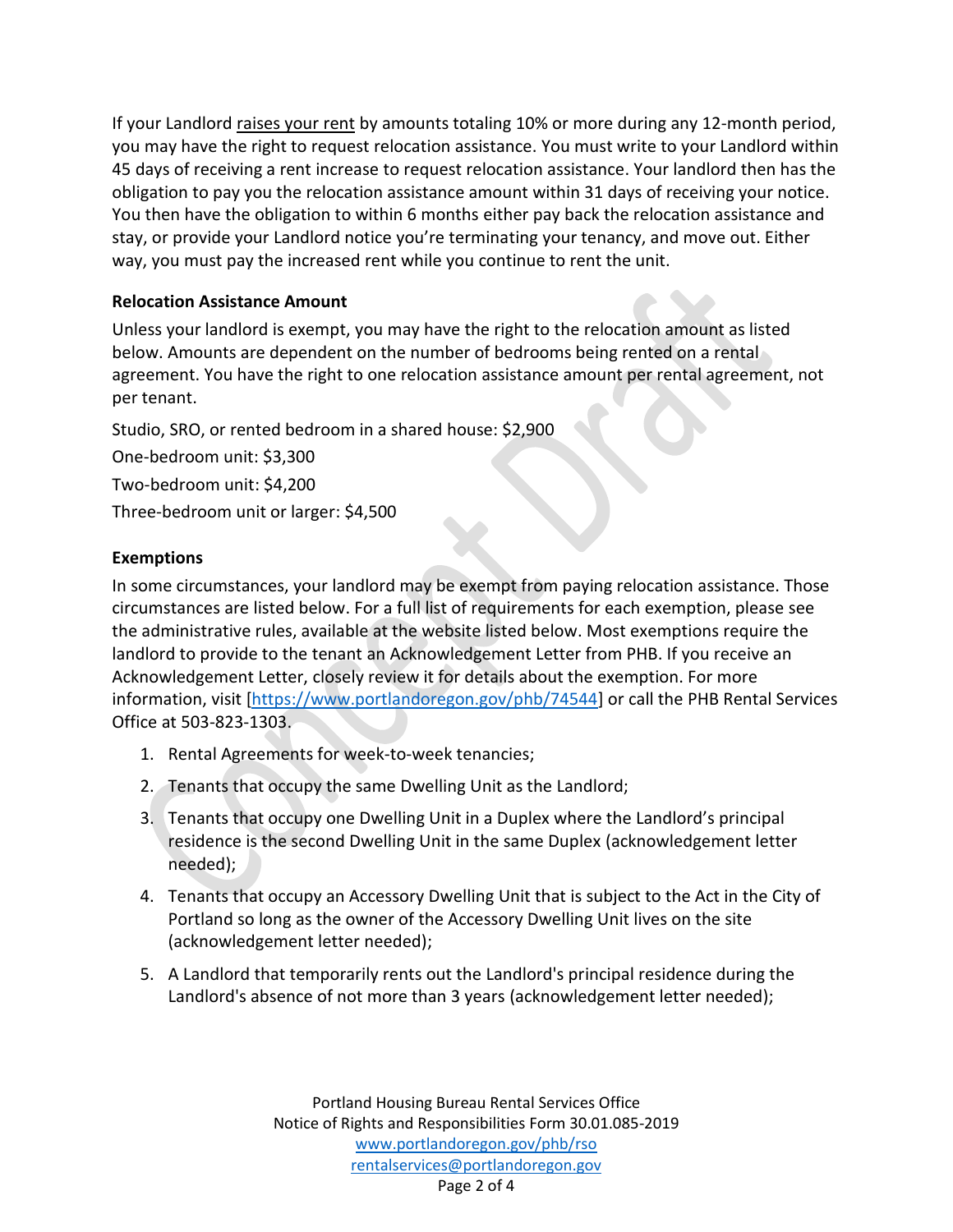- 6. A Landlord that temporarily rents out the Landlord's principal residence during the Landlord's absence due to active duty military service (acknowledgement letter needed);
- 7. A Dwelling Unit where the Landlord is terminating the Rental Agreement in order for an Immediate Family member to occupy the Dwelling Unit (acknowledgement letter needed);
- 8. A Dwelling Unit regulated or certified as affordable housing by a federal, state or local government is exempt from paying Relocation Assistance for a Rent increase of 10 percent or more within a rolling 12-month period:
	- a. so long as such increase does not increase a Tenant's portion of the Rent payment by 10 percent or more within a rolling 12-month period; or
	- b. in Lease Agreements where the Rent or eligibility is periodically calculated based on the Tenant's income or other program eligibility requirements and a Rent increase is necessary due to program eligibility requirements or a change in the Tenant's income.

This exemption by Subsection 30.01.085 I.8. does not apply to private market-rate Dwelling Units with a Tenant who is the recipient of a federal, state, or local government voucher;

This exemption by Subsection 30.01.085 I.8. applies to Rent increases and does not apply to Termination Notices;

- 9. A Dwelling Unit that is subject to and in compliance with the federal Uniform Relocation Assistance and Real Property Acquisition Policies Act of 1970;
- 10. A Dwelling Unit rendered immediately uninhabitable not due to the action or inaction of a Landlord or Tenant;
- 11. A Dwelling Unit rented for less than 6 months with appropriate verification of the submission of a demolition permit prior to the Tenant renting the Dwelling Unit (acknowledgement letter needed);
- 12. A Dwelling Unit where the Landlord has provided a Fixed Term Tenancy and notified the Tenant prior to occupancy, of the Landlord's intent to sell or permanently convert the Dwelling Unit to a use other than as a Dwelling Unit subject to the Act (acknowledgement letter needed).

## **Penalties**

If your Landlord does not meet their obligations under Portland's relocation assistance law, you may have the right to legal recourse to protect your rights. A Landlord that fails to comply with any of the requirements above may owe you up to 3 times your rent as well as the Relocation Assistance amount, reasonable attorney fees and other costs.